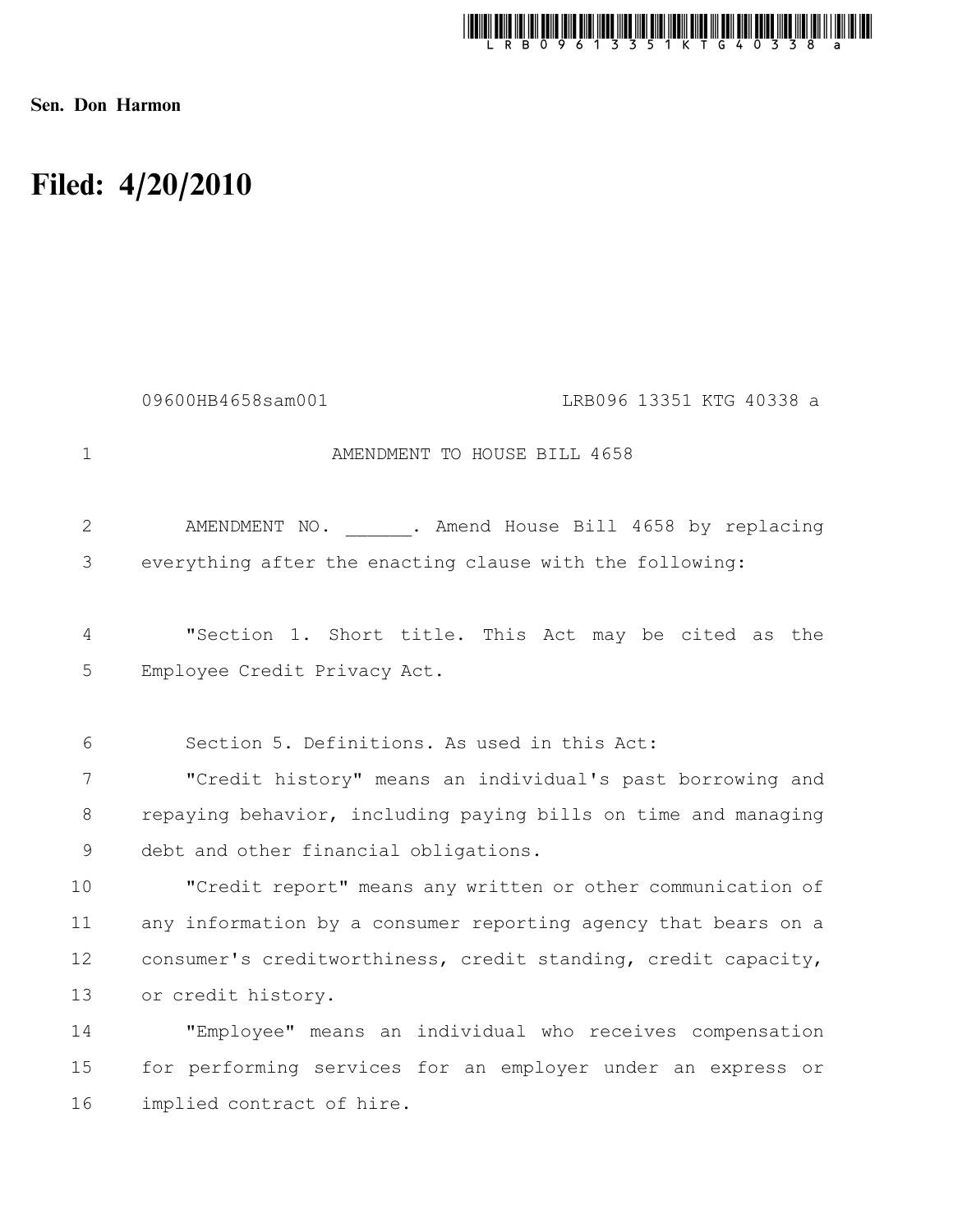"Employer" means an individual or entity that permits one or more individuals to work or that accepts applications for employment or is an agent of an employer. "Employer" does not, however, include: 1 2 3 4

(1) Any bank holding company, financial holding company, bank, savings bank, savings and loan association, credit union, or trust company, or any subsidiary or affiliate thereof, that is authorized to do business under the laws of this State or of the United States. 5 6 7 8 9

(2) Any company authorized to engage in any kind of insurance or surety business pursuant to the Illinois Insurance Code, including any employee, agent, or employee of an agent acting on behalf of a company engaged in the insurance or surety business. 10 11 12 13 14

(3) Any State law enforcement or investigative unit, including, without limitation, any such unit within the Office of any Executive Inspector General, the Department of State Police, the Department of Corrections, the Department of Juvenile Justice, or the Department of Natural Resources. 15 16 17 18 19 20

(4) Any State or local government agency which otherwise requires use of the employee's or applicant's credit history or credit report. 21 22 23

(5) Any entity that is defined as a debt collector under federal or State statute. 24 25

"Financial information" means information on the overall 26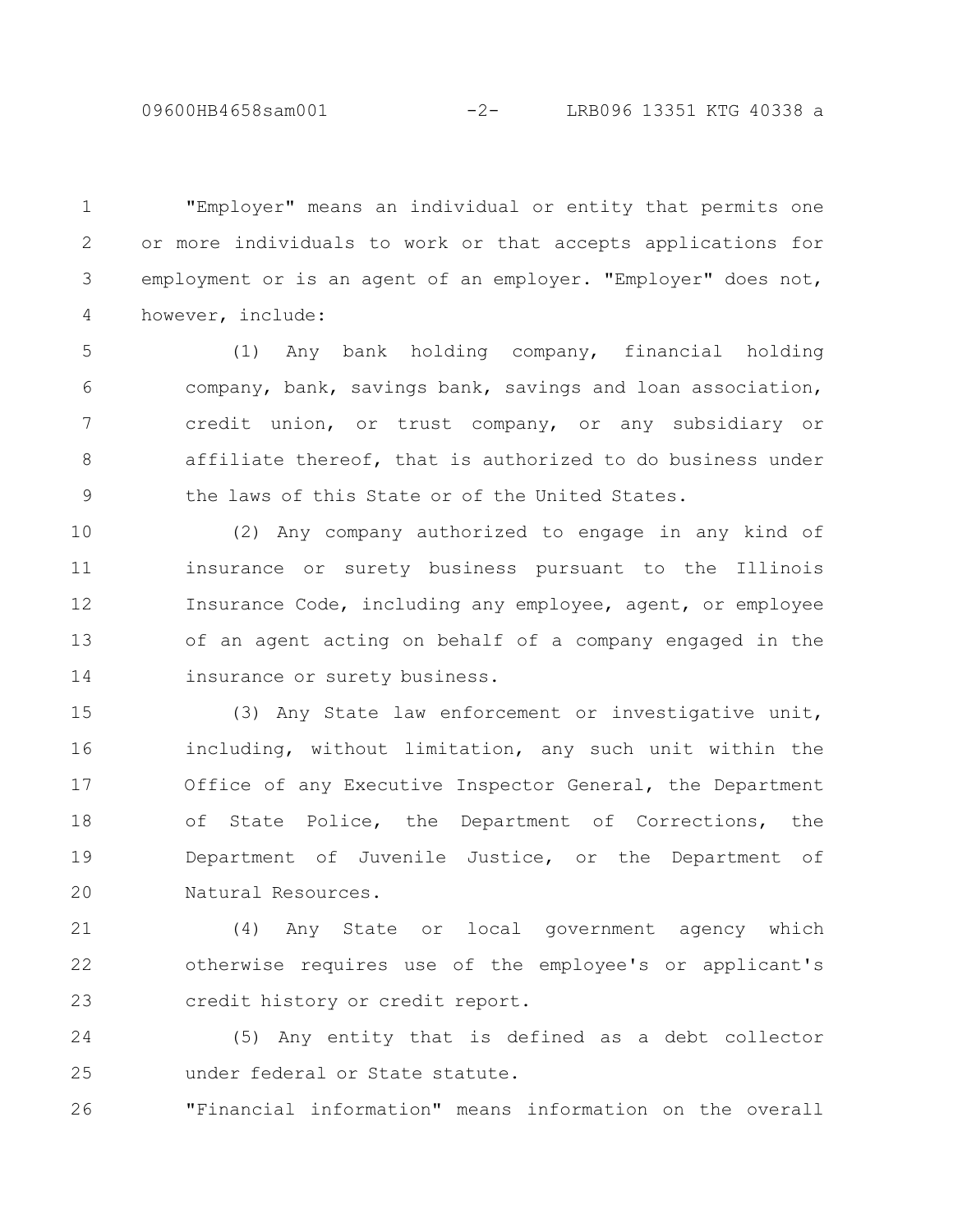09600HB4658sam001 -3- LRB096 13351 KTG 40338 a

financial direction of an organization, including, but not limited to, company taxes or profit and loss reports. 1 2

"Marketable assets" means company property that is specially safeguarded from the public and to whom access is only entrusted to managers and select other employees. For purposes of this Act, marketable assets do not include the fixtures, furnishings, or equipment of an employer. 3 4 5 6 7

"Personal or confidential information" means sensitive information that a customer or client of the employing organization gives explicit authorization for the organization to obtain, process, and keep; that the employer entrusts only to managers and a select few employees; or that is stored in secure repositories not accessible by the public or low-level employees. 8 9 10 11 12 13 14

"State or national security information" means information only offered to select employees because it may jeopardize the security of the State or the nation if it were entrusted to the general public. 15 16 17 18

"Trade secrets" means sensitive information regarding a company's overall strategy or business plans. This does not include general proprietary company information such as handbooks, policies, or low-level strategies. 19 20 21 22

Section 10. Employment based on credit history or credit report not permitted. 23 24

(a) Except as provided in this Section, an employer shall 25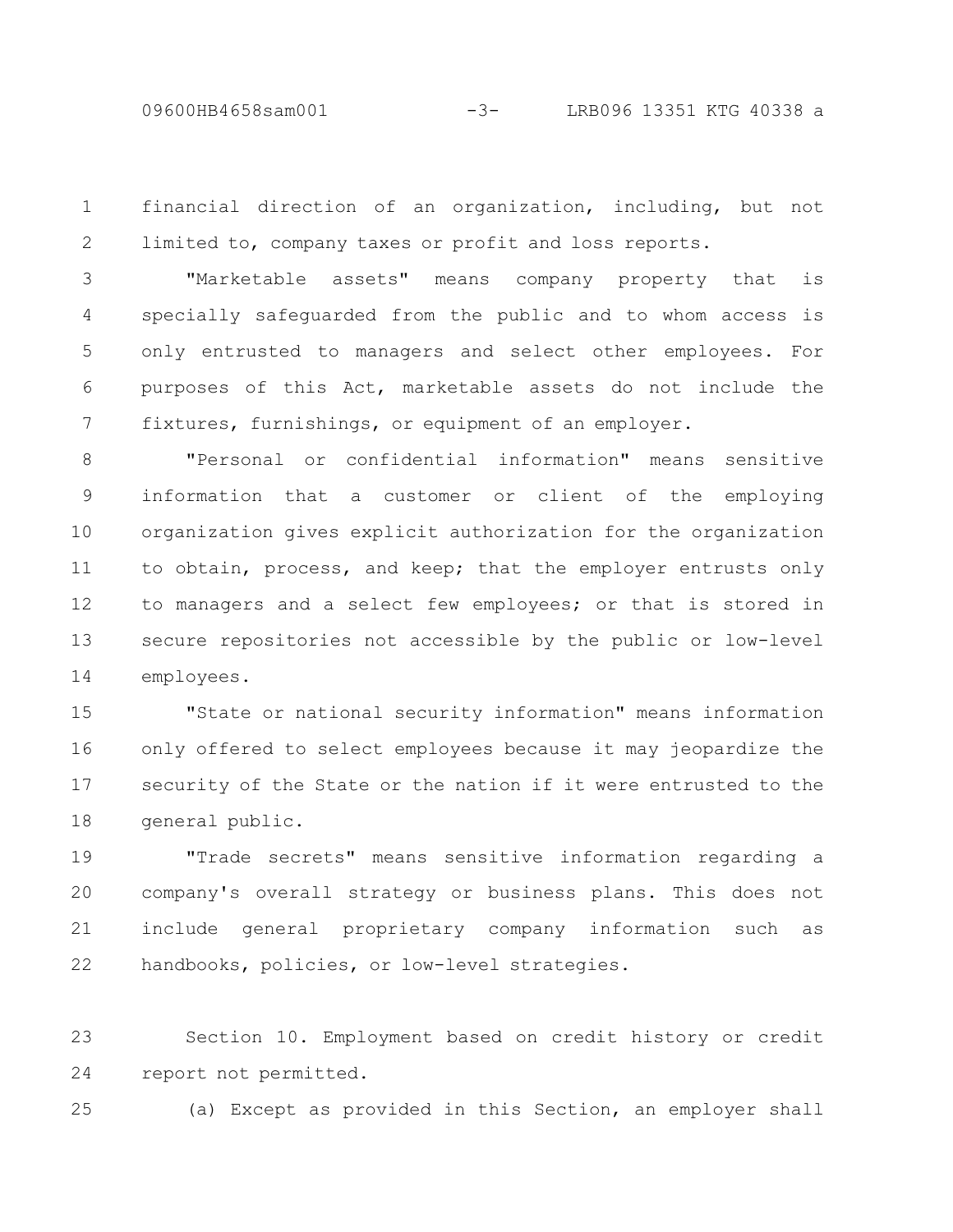1

not do any of the following:

(1) Fail or refuse to hire or recruit, discharge, or otherwise discriminate against an individual with respect to employment, compensation, or a term, condition, or privilege of employment because of the individual's credit history or credit report. 2 3 4 5 6

(2) Inquire about an applicant's or employee's credit history. 7 8

(3) Order or obtain an applicant's or employee's credit report from a consumer reporting agency. 9 10

(b) The prohibition in subsection (a) of this Section does not prevent an inquiry or employment action if a satisfactory credit history is an established bona fide occupational requirement of a particular position or a particular group of an employer's employees. A satisfactory credit history is not a bona fide occupational requirement unless at least one of the following circumstances is present: 11 12 13 14 15 16 17

(1) State or federal law requires bonding or other security covering an individual holding the position. 18 19

(2) The duties of the position include custody of or unsupervised access to cash or marketable assets valued at \$2,500 or more. 20 21 22

(3) The duties of the position include signatory power over business assets of \$100 or more per transaction. 23 24

(4) The position is a managerial position which involves setting the direction or control of the business. 25 26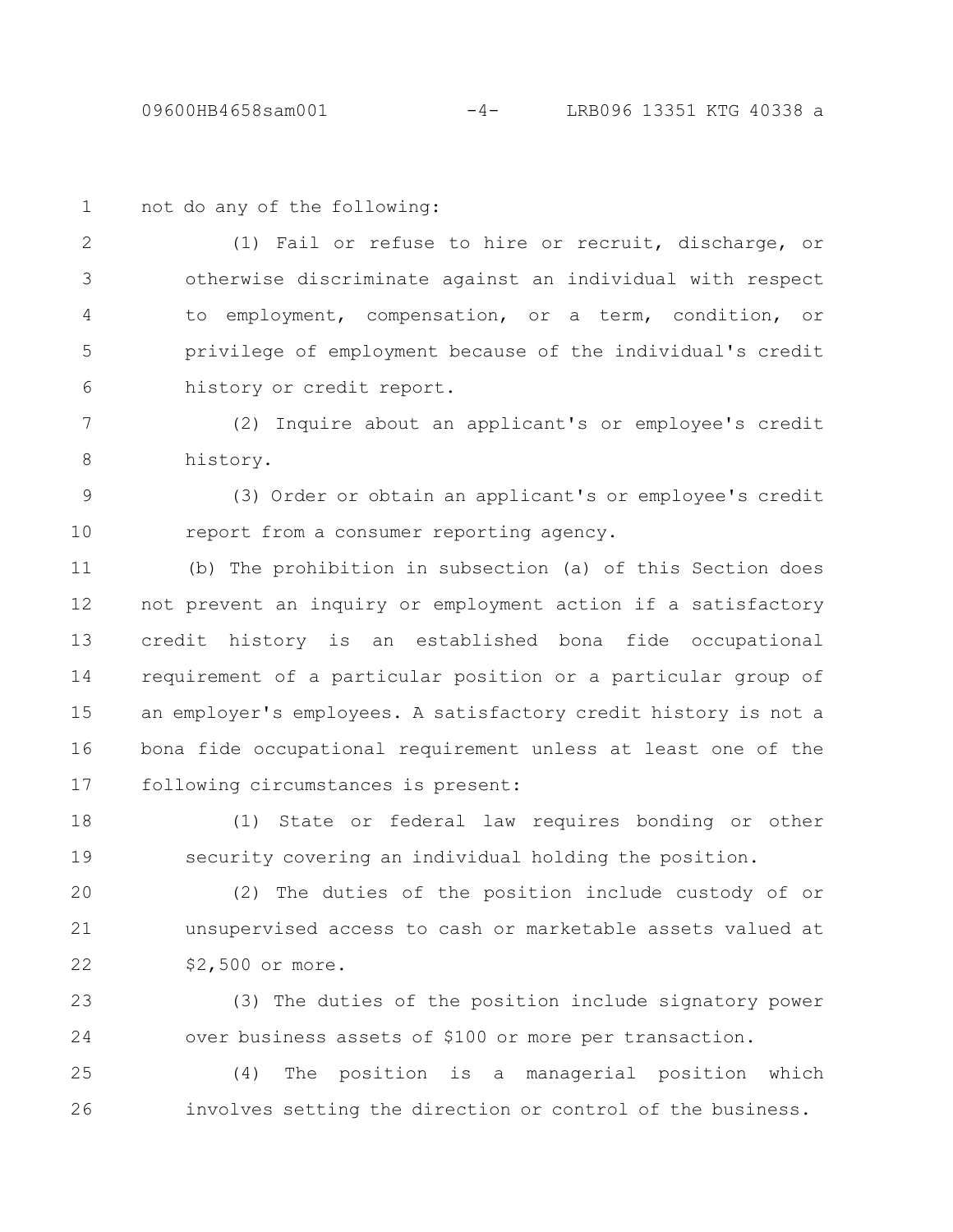09600HB4658sam001 -5- LRB096 13351 KTG 40338 a

(5) The position involves access to personal or confidential information, financial information, trade secrets, or State or national security information. 1 2 3

(6) The position meets criteria in administrative rules, if any, that the U.S. Department of Labor or the Illinois Department of Labor has promulgated to establish the circumstances in which a credit history is a bona fide occupational requirement. 4 5 6 7 8

(7) The employee's or applicant's credit history is otherwise required by or exempt under federal or State law. 9 10

Section 15. Retaliatory or discriminatory acts. A person shall not retaliate or discriminate against a person because the person has done or was about to do any of the following: 11 12 13

14

(1) File a complaint under this Act.

(2) Testify, assist, or participate in an investigation, proceeding, or action concerning a violation of this Act. 15 16 17

18

(3) Oppose a violation of this Act.

Section 20. Waiver. An employer shall not require an applicant or employee to waive any right under this Act. An agreement by an applicant or employee to waive any right under this Act is invalid and unenforceable. 19 20 21 22

Section 25. Remedies. 23